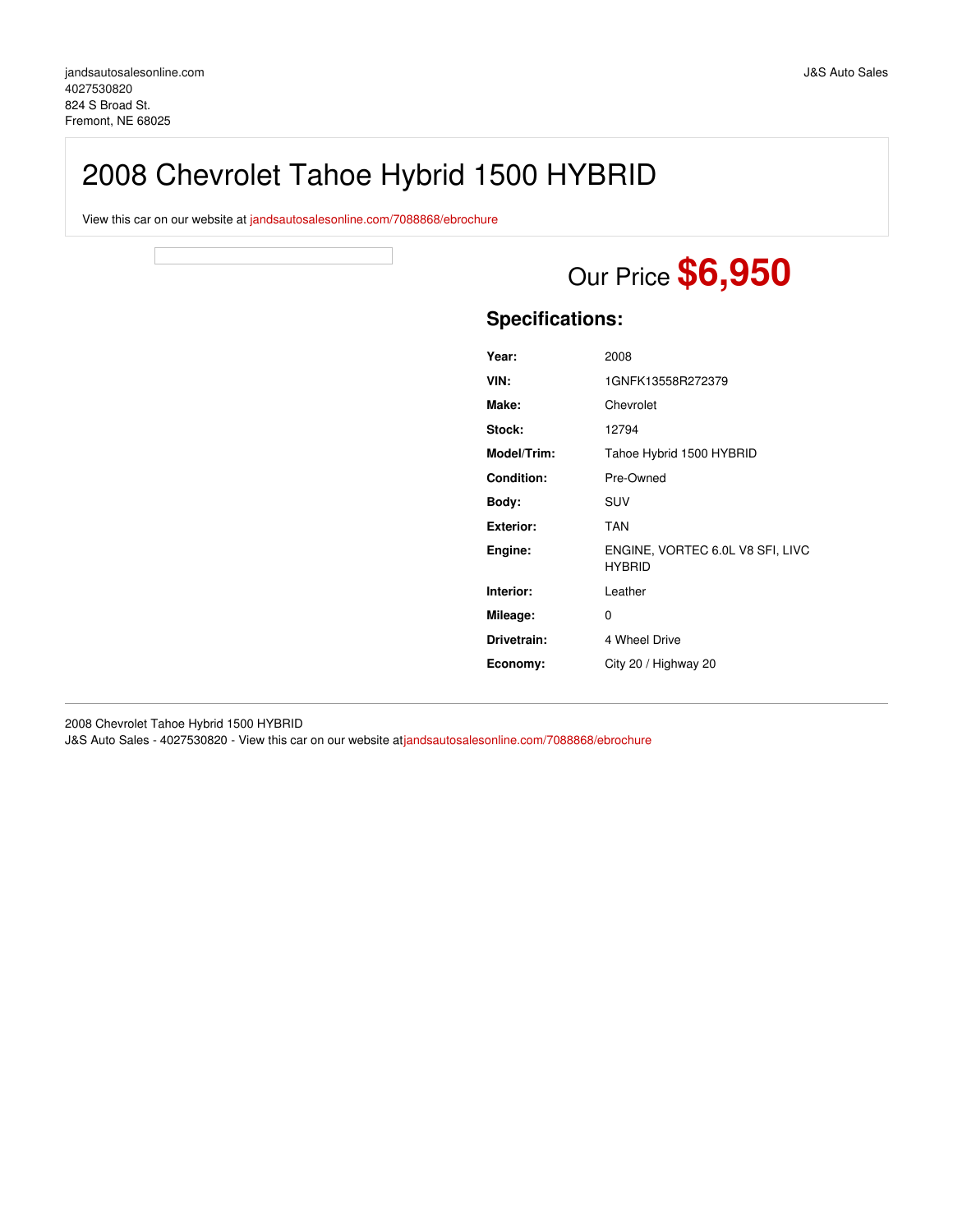

#### 2008 Chevrolet Tahoe Hybrid 1500 HYBRID

J&S Auto Sales - 4027530820 - View this car on our website at[jandsautosalesonline.com/7088868/ebrochure](https://jandsautosalesonline.com/vehicle/7088868/2008-chevrolet-tahoe-hybrid-1500-hybrid-fremont-ne-68025/7088868/ebrochure)

# **Installed Options**

## **Interior**

- Seats, front bucket with leather-appointed seating, heated, 6-way power driver and passenger seat adjuster, manual lumbar control, adjustable outboard head restraints, floor console and rear storage pockets
- Seats, second row 60/40 split-folding bench with leather-appointed seating, 3-passenger with center armrest
- Seats, third row 50/50 split-bench with vinyl, 3-passenger, removable, all-belts-to-seat
- Armrests, driver and passenger doors, padded
- Console, floor with storage area, cup holders and integrated second row audio controls
- Floor covering, color-keyed carpeting
- Floor mats, color-keyed carpeted first and second row, removable
- Steering wheel, leather-wrapped
- Steering wheel controls, mounted audio and cruise controls
- Instrumentation, analog with speedometer, odometer with trip odometer, fuel level, economy gauge, engine temperature, oil pressure and tachometer
- Driver Information Center, full-functionality included- Tire Pressure Monitoring System
- Windows, power with driver Express-Down and lockout features
- Door locks, power programmable with lockout protection
- Remote vehicle starter system, includes Remote Keyless Entry
- Universal Home Remote, includes garage door opener, programmable
- Cruise control, electronic with set and resume speed
- Theft-deterrent system, vehicle, PASS-Key III
- Air conditioning, tri-zone automatic climate control, with individual climate settings for driver and right-front passenger
- Air conditioning, rear auxiliary- Defogger, rear-window electric
- Rear Parking Assist, Ultrasonic with rearview LED display and audible warning
- Rearview camera system
- Power outlets, 5 auxiliary, 12-volt, includes 2 on the instrument panel, 1 in the cargo area, 1 inside the center console and 1 at the back of the console.
- Power outlet, 3-prong household-style, 115-volt, 150-watt, located in rear interior quarter trim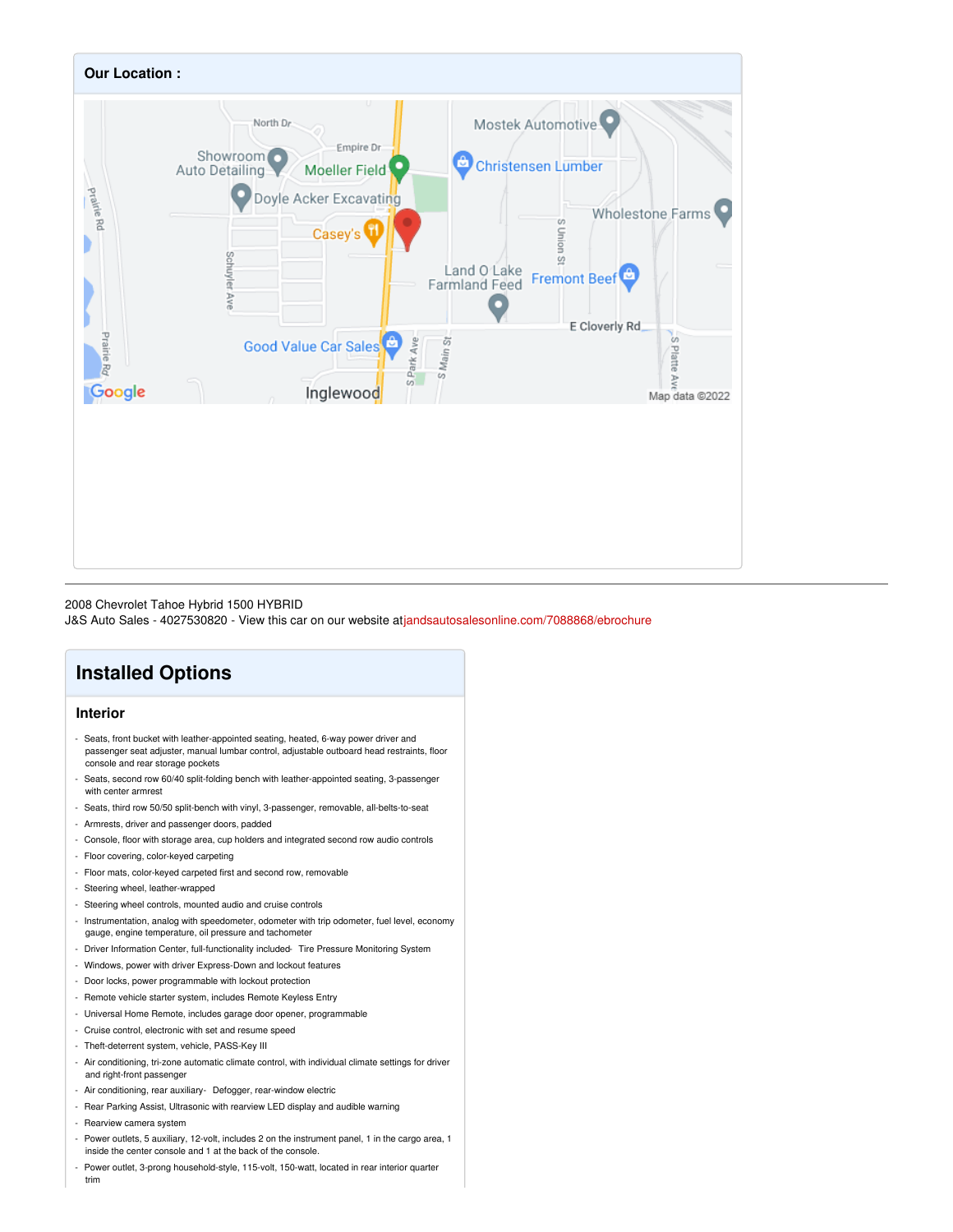- Cup holders, in front seating area- Cup holders, in rear of floor console
- Cup holders, driver and passenger-side in third row side trim
- Door trim, lights on the front doors and side reflectors on the rear doors
- Mirror, inside rearview auto-dimming with 8-point compass and outside temperature display
- Console, overhead mini with map lights and rear seat HVAC controls
- Visors, driver and front passenger illuminated vanity mirrors, padded with cloth trim, extends on rod
- Assist handles, front passenger and second row outboard
- Lighting, interior with dome light, driver- and passenger-side door switch with delayed entry feature, cargo lights, door handle or Remote Keyless Entry-activated illuminated entry and map lights in front and second seat positions
- Coat hooks, driver- and passenger-side rear seat and cargo area

#### **Exterior**

- Wheels, 4 18" x 8" (45.7 cm x 20.3 cm) aluminum
- Tires, P265/65R18 all-season, blackwall- Fascia, front color-keyed, unique hybrid design
- Fascia, rear color-keyed, unique hybrid design- Moldings, color-keyed bodyside
- Assist steps, Black, mounted between front and rear wheels
- Headlamps, dual halogen composite with automatic exterior lamp control and flash-to-pass feature
- Daytime Running Lamps, with automatic exterior lamp control
- Mirrors, outside heated power-adjustable, power-folding and driver-side auto-dimming, color-keyed, with integrated turn signal indicators, ground illumination and curb-tilt
- Glass, Solar-Ray deep-tinted (all windows except light-tinted glass on windshield and driver- and front passenger-side glass)
- Wipers, front intermittent wet-arm with flat blade and pulse washers
- Wiper, rear intermittent with washer
- Body, liftgate with fixed glass, with rear-window wiper/washer

### **Safety**

- Seats, front bucket with leather-appointed seating, heated, 6-way power driver and passenger seat adjuster, manual lumbar control, adjustable outboard head restraints, floor console and rear storage pockets
- Seats, second row 60/40 split-folding bench with leather-appointed seating, 3-passenger with center armrest
- Seats, third row 50/50 split-bench with vinyl, 3-passenger, removable, all-belts-to-seat
- Armrests, driver and passenger doors, padded
- Console, floor with storage area, cup holders and integrated second row audio controls
- Floor covering, color-keyed carpeting
- Floor mats, color-keyed carpeted first and second row, removable
- Steering wheel, leather-wrapped
- Steering wheel controls, mounted audio and cruise controls
- Instrumentation, analog with speedometer, odometer with trip odometer, fuel level, economy gauge, engine temperature, oil pressure and tachometer
- Driver Information Center, full-functionality included- Tire Pressure Monitoring System
- Windows, power with driver Express-Down and lockout features
- Door locks, power programmable with lockout protection
- Remote vehicle starter system, includes Remote Keyless Entry
- Universal Home Remote, includes garage door opener, programmable
- Cruise control, electronic with set and resume speed
- Theft-deterrent system, vehicle, PASS-Key III
- Air conditioning, tri-zone automatic climate control, with individual climate settings for driver and right-front passenger
- Air conditioning, rear auxiliary- Defogger, rear-window electric
- Rear Parking Assist, Ultrasonic with rearview LED display and audible warning
- Rearview camera system
- Power outlets, 5 auxiliary, 12-volt, includes 2 on the instrument panel, 1 in the cargo area, 1 inside the center console and 1 at the back of the console.
- Power outlet, 3-prong household-style, 115-volt, 150-watt, located in rear interior quarter trim
- Cup holders, in front seating area- Cup holders, in rear of floor console
- Cup holders, driver and passenger-side in third row side trim
- Door trim, lights on the front doors and side reflectors on the rear doors
- Mirror, inside rearview auto-dimming with 8-point compass and outside temperature display
- Console, overhead mini with map lights and rear seat HVAC controls
- Visors, driver and front passenger illuminated vanity mirrors, padded with cloth trim, extends on rod
- Assist handles, front passenger and second row outboard
- Lighting, interior with dome light, driver- and passenger-side door switch with delayed entry feature, cargo lights, door handle or Remote Keyless Entry-activated illuminated entry and map lights in front and second seat positions
- Coat hooks, driver- and passenger-side rear seat and cargo area

**Mechanical**